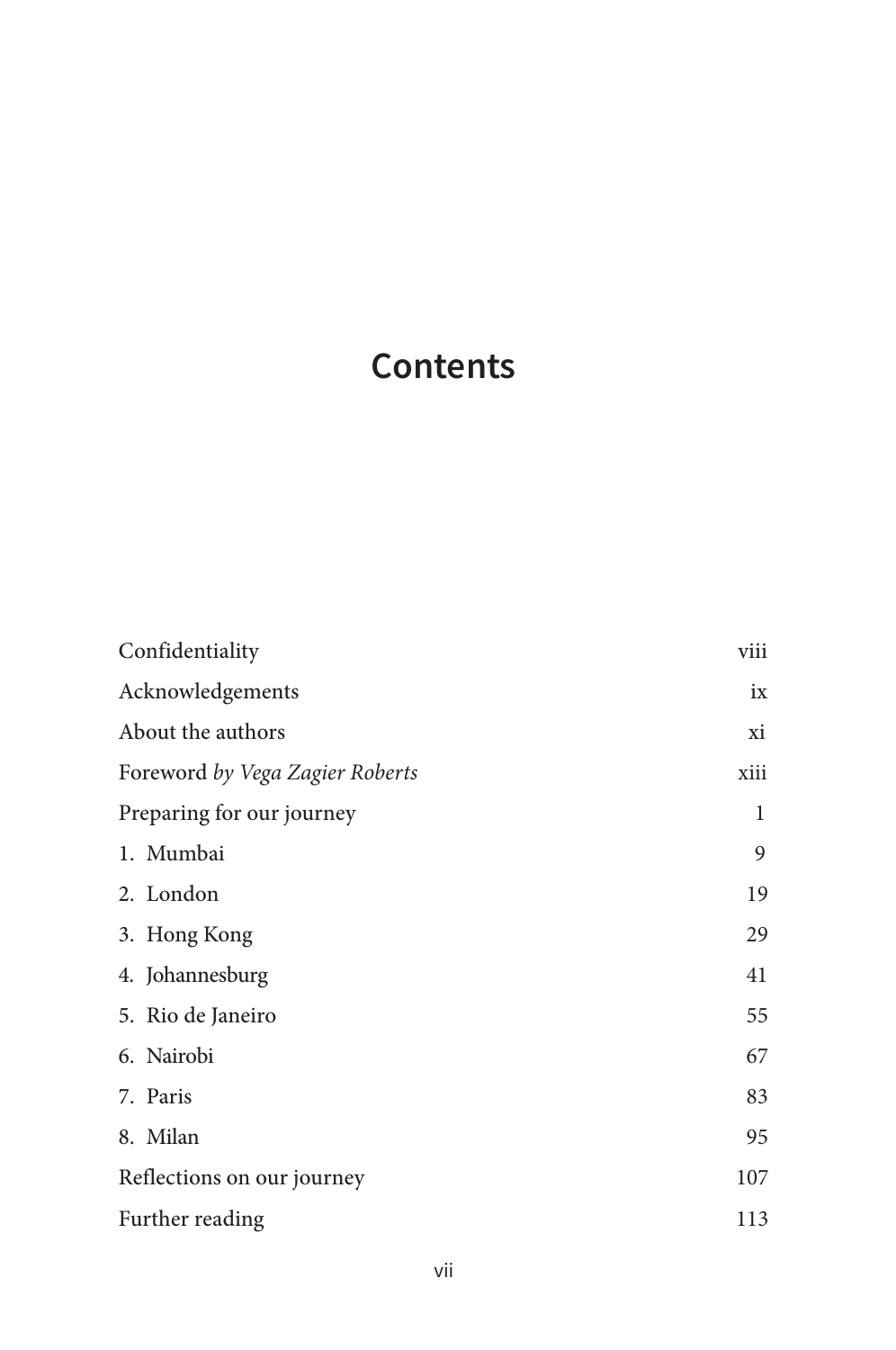## <span id="page-1-0"></span>**Confidentiality**

The stories in this book, whilst based on our consulting practice, are ficticious and the identifying details have been been anonymised to preserve confidentiality and anonymity of characters they have been based on. The case stories are a composite of individuals and organisations presenting similar dynamics. Any resemblance to individuals or organisations is purely coincidental.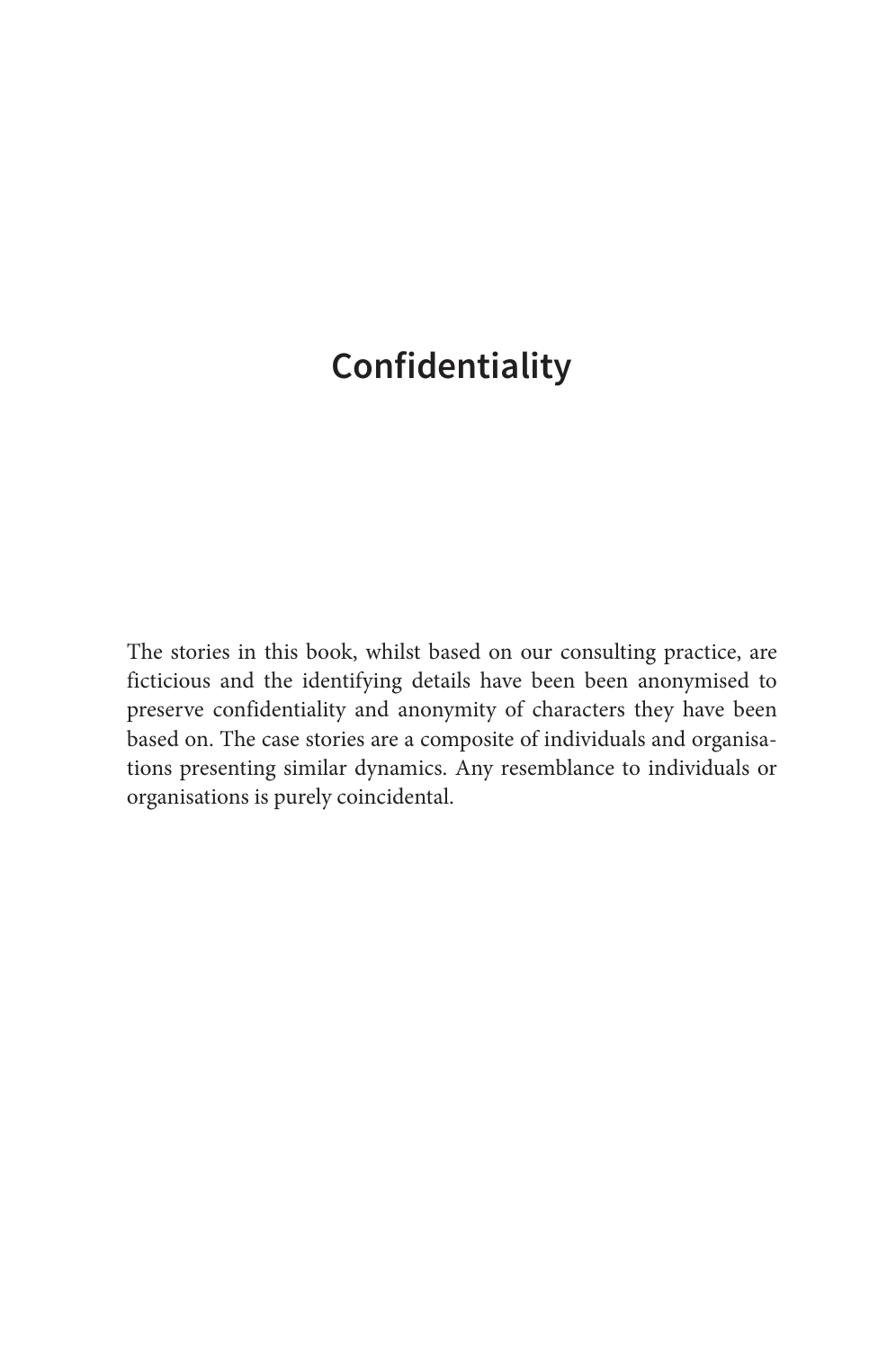## <span id="page-2-0"></span>**Acknowledgements**

Writing a book is so often described as a solitary affair; however, this book has been far from that. It has come about as the result of many previous relationships. Usually, people co-author books after years of friendship, but the two of us took the opposite course—we became good friends after writing the book together.

There have been so many amazing people who have assisted and contributed to this book in so many ways and our apologies for not naming you individually. However, the following people we would like to thank personally.

#### **Ajit**

Jack Pijl, you have stood by me and read and re-read multiple versions of our manuscript with patience and a supportive yet critical eye.

Andy Lyon, friend and sparring partner, you have been instrumental in pushing us to think beyond our theoretical dogma and consider the realities of the consulting enviroment.

Dr. Caryn Solomon, you have mentored, developed and taught me all I have needed to know to be an expert OD practitioner.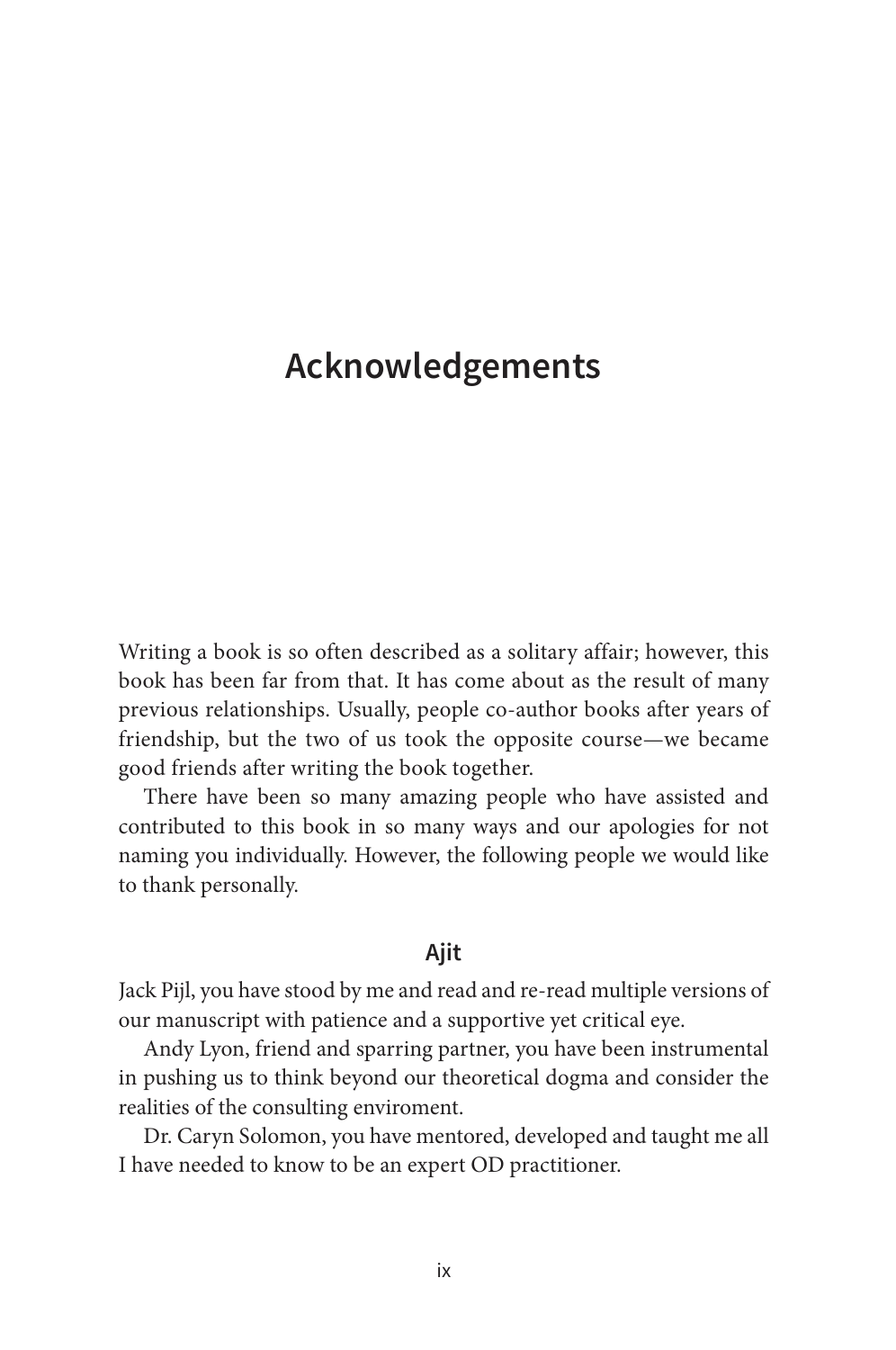#### **Trevor**

My parents Terry and Gail Hough, thank you for providing the most wonderful experience of being a nomad early in my life. Allowing me the space and opportunity to explore and experience this wide planet.

Professor Dreyer Kruger, wherever you are out there in the ether right now, thank you for your counsel, mentorship and friendship. For being a male role model in a world where I found so few. I will never ever forget your ever present counsel—"*Trevor, tell them to all f\*\*\* off!*"

Micky Stern, the woman who helped a lost young boy to grow up and find his sense of self. Who showed me what relatedness is really about. I am truly humbled and grateful for what we have shared for over 18 years.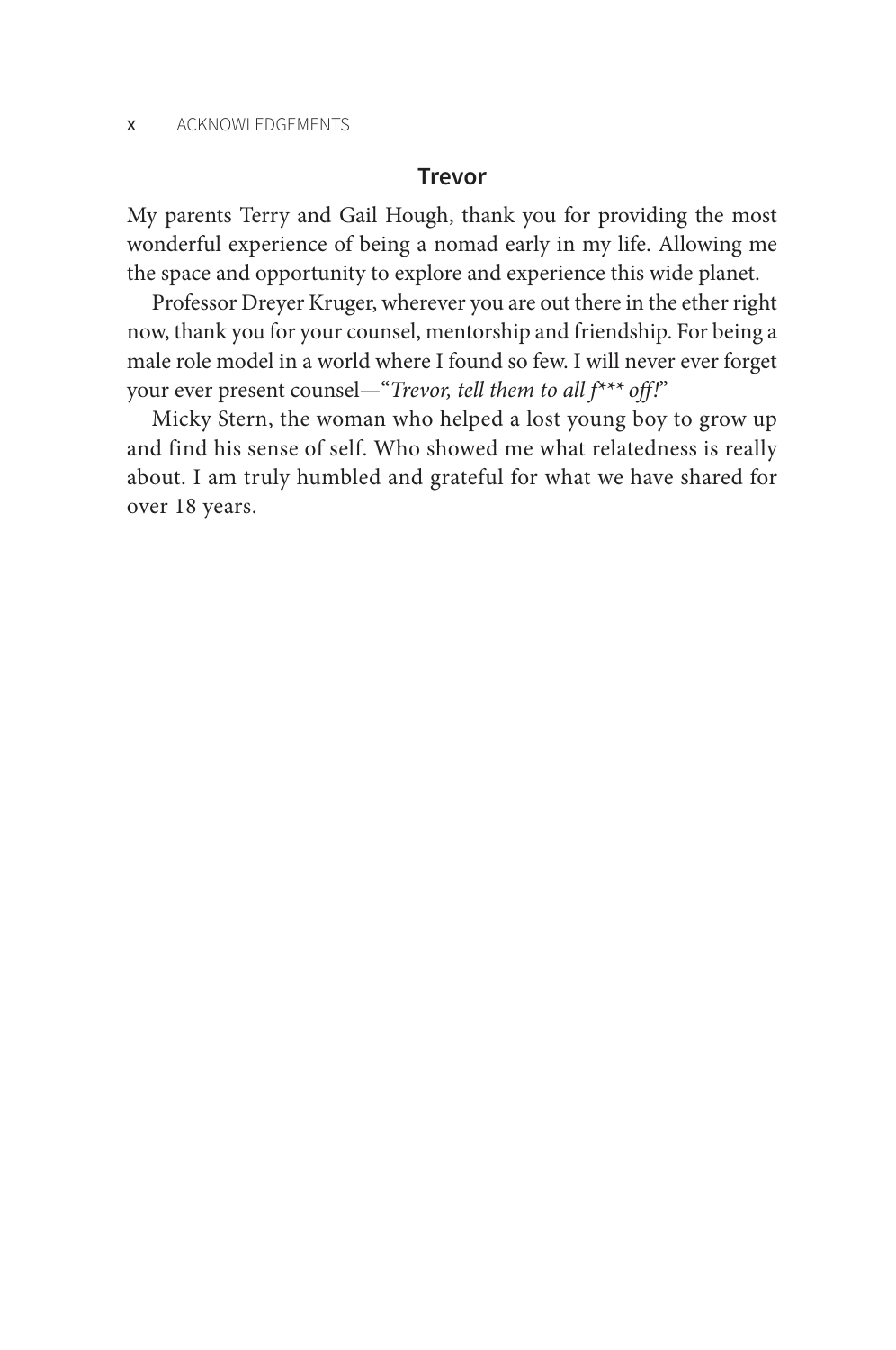## <span id="page-4-0"></span>**About the authors**

**Ajit Menon** is a business psychologist and consultant with many years of experience consulting to organisations of all sizes and complexities. He started his career in India, and then subsequently moved to the UK, where he worked as an organisation development consultant in the financial services. Over his career he has consulted to a range of organisations from banks, media, insurance, private equity to criminal justice and government. Ajit is the co-founder of Blacklight Advisory Ltd, a specialist organisational consultancy to a diverse range of clients. He specialises in organisational culture and works with leaders to create an environment to support businesses to thrive and adapt to their changing contexts. This interest came from his early research into culture in diasporic communities in Kenya. Ajit has been visiting faculty on organisation development and consultancy at the London School of Economics and the Tavistock and Portman NHS Trust. His passion is working with leaders to solve complex organisational problems related to culture and behavioural change.

**Trevor Hough** is a clinical psychologist, executive coach, and organisation development consultant. Trevor grew up as a nomad living all over the world and through this developed a keen interest in diverse cultural experiences. After his clinical training as a psychologist, Trevor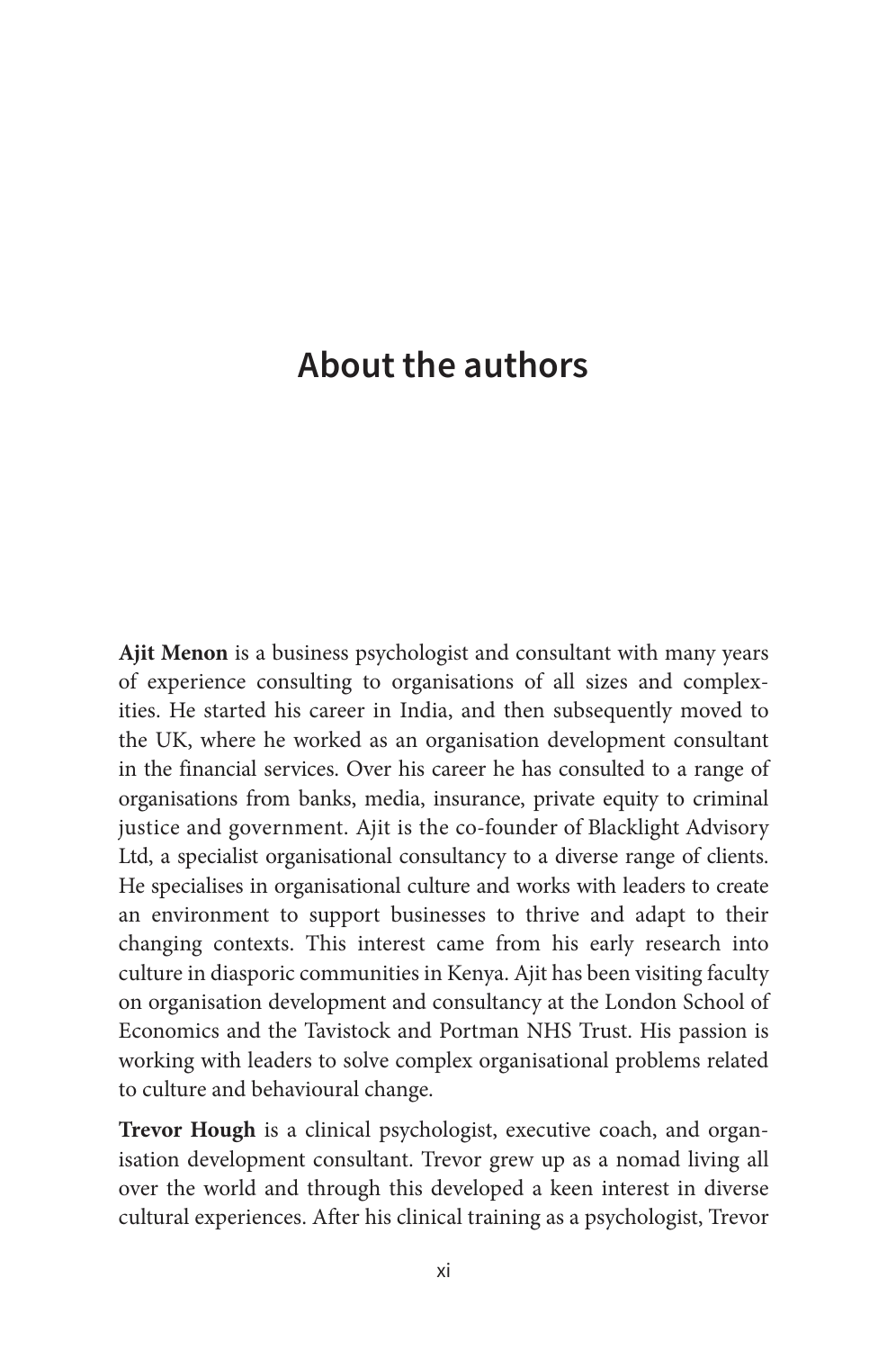worked as a psychotherapist in Cape Town for a few years before the nomadic voice within him spoke up. Trevor has been consulting to a diverse range of organisations globally for the last 15 years. These have included organisations from financial services, alternative energy and recycling companies as well as big retail concerns. Trevor has a strong interest in working with impact investment portfolio companies and has worked extensively with such organisations in Africa, India and Asia. Trevor works with Ajit as a principal consultant at Blacklight Advisory Ltd. Outside of his consulting work, Trevor's great passion is being out in nature. He has trained as a field and trails guide in the African bush and is in his element when out tracking animals on foot.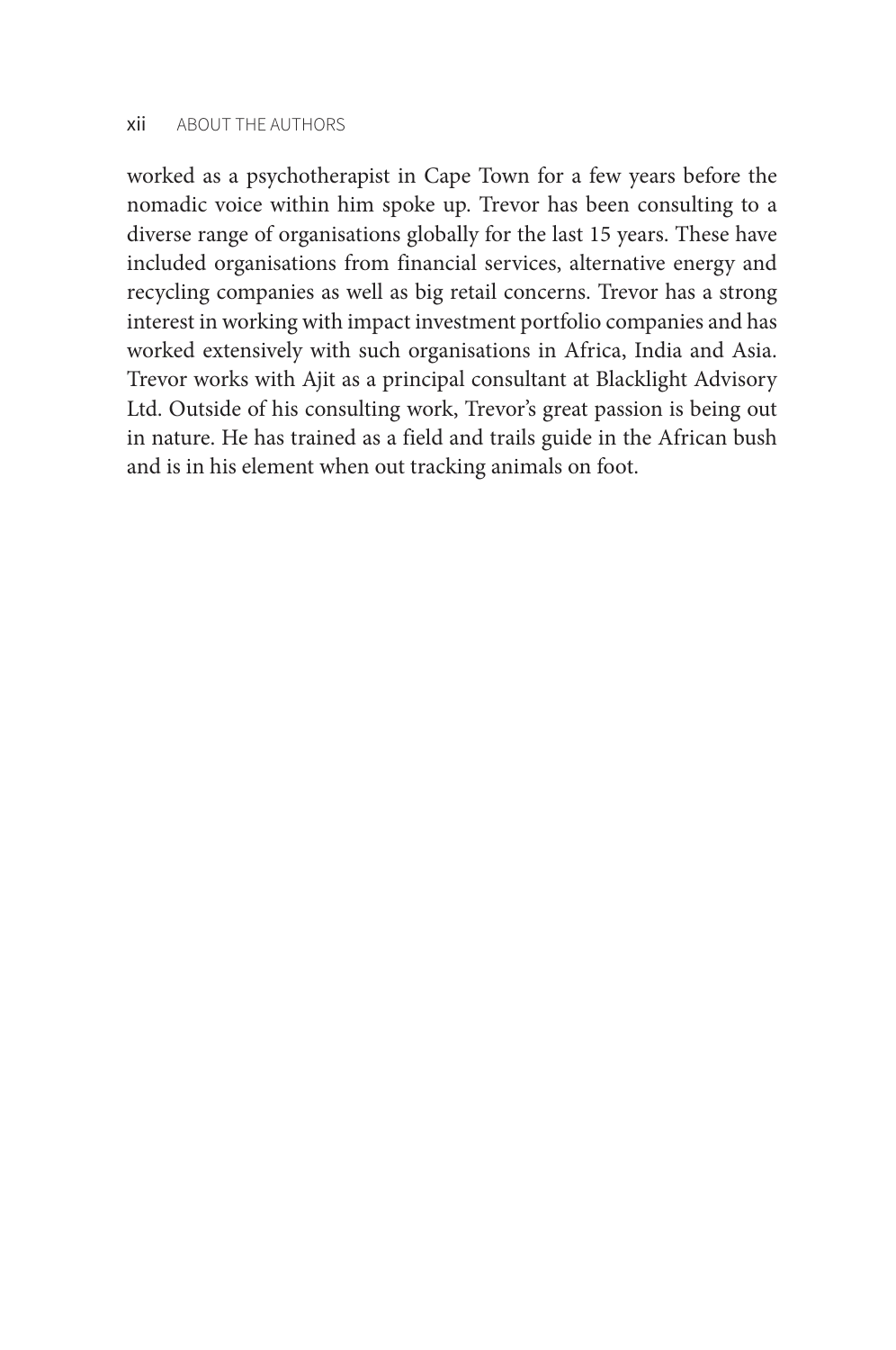### <span id="page-6-0"></span>**Foreword**

### *Vega Zagier Roberts*

This book invites you on a journey. Or rather, on eight journeys, from Mumbai to Paris and from fashion to finance. From the opening lines of each chapter, you accompany the authors from the landing of their flight or their trip on the Eurostar to meet their clients.

Often these journeys seem to have a clear roadmap at the outset. The client 'knows' what the problem is, and what is needed. So, they fly in these very experienced consultants, often thousands of miles, to bring their expertise and tools to provide this. When the consultants start following their hunch that something else might be going on and start exploring in more depth, there is often strong push-back from the client to stick to the initial brief and supply the intervention the client has already decided they need.

At the same time, in many of the stories, these particular consultants have been brought in because they and their way of working are already known to the organisation. Which suggests that at some level the client knows there is more going on than meets the eye—that which has been called 'the unthought known'. The client both wants and does not want to look at what 'lies beneath'. They want the consultants to agree to their own 'diagnosis' of what is needed, and they also want the consultants to make it feel safe enough to look deeper.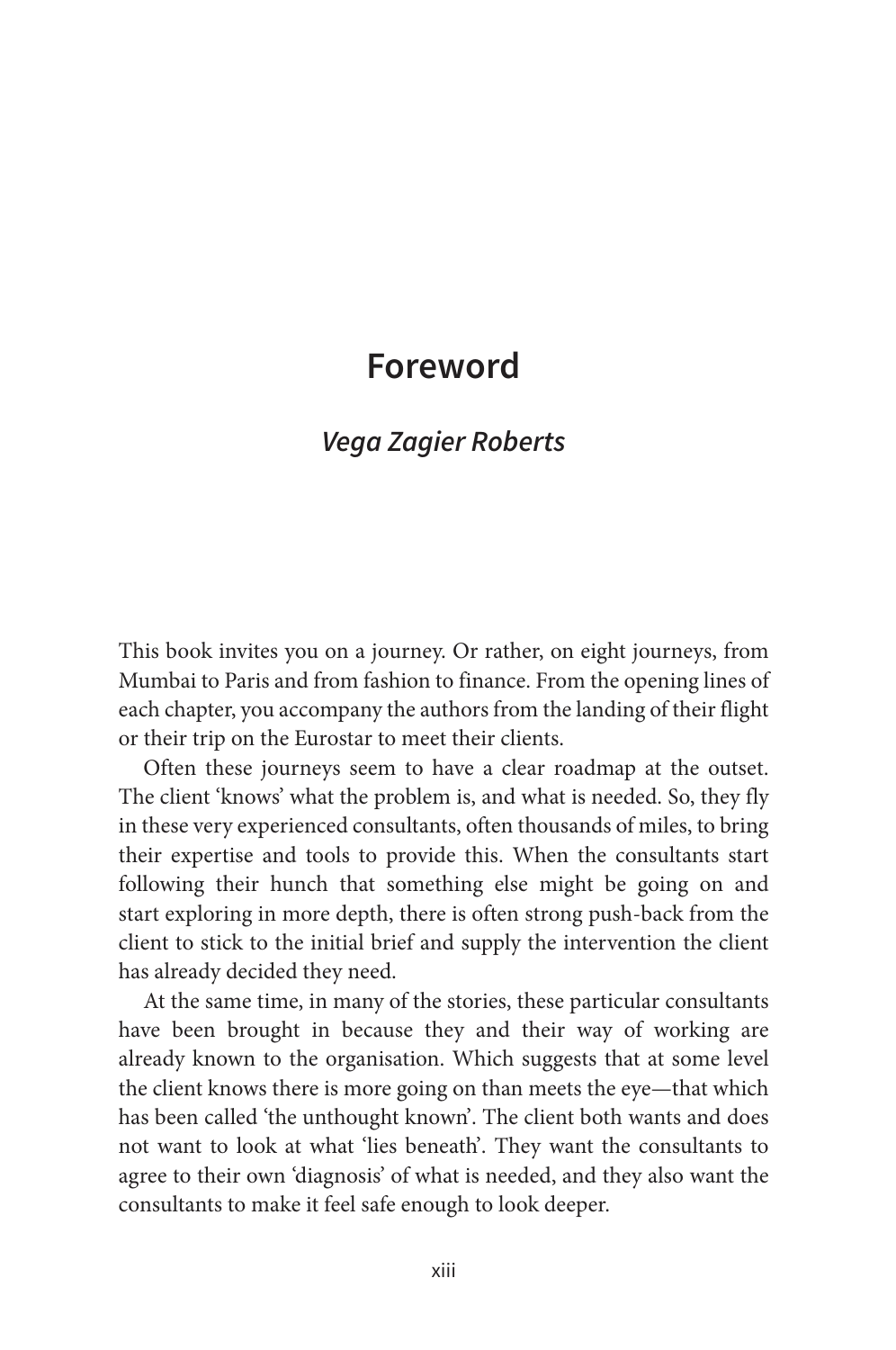The terrain is complex, the invitations ambivalent. What Ronald Heifetz and his colleagues at Harvard have said about leadership is also true for consultants: that their key task is to enable people to face the hard choices confronting them—to challenge without getting pulled into providing 'easy answers'—but also to help them by making it more bearable to face what they have been avoiding. And as they put it, this will generate 'chaos, confusion and conflict', when what people think they need is certainty and quick solutions.

Many situations can be worked with by paying attention to what is visible and measurable, and can be addressed using known methods. These are often referred to as 'tame problems'. But 'wicked problems' cannot be clearly formulated: they involve multiple interdependent factors, many of which may well not be visible at the outset. This means working with data that is less immediately available, and may be overlooked when one feels driven to solve the problem before fully understanding it. And this demands something of leaders and consultants beyond expertise and familiar solutions.

First, it requires tolerating uncertainty. The pressure on leaders and also on consultants—to 'know' is huge. When consultants are able to withstand this pressure, they also model something for their clients about the value of 'not knowing' until the situation has been explored in more depth. The poet Keats spoke of 'negative capability', the capability to bear 'being in uncertainties, mysteries, doubts, with any irritable [premature] reaching after fact and reason'. From this place, something new—something previously unknown—can emerge.

Second, it requires being in touch with 'what lies beneath'. The authors use the familiar metaphor of the iceberg, of which only about a tenth is visible above the water. But, as they point out, what lies below is not just a static mass of ice but a whole ecosystem. There are reefs and currents. Exploring under the surface carries risk, not least the risk of being caught up in the swirls and eddies. Often we defend ourselves by keeping our distance from the currents—the organisational dynamics so as not to get swept away. When we can allow ourselves to be *in* the currents, to feel the undertow, we begin to get a first-hand sense of what is really going on.

Both uncertainty and getting caught in the currents make us vulnerable. And vulnerability often brings feelings of shame. Brené Brown,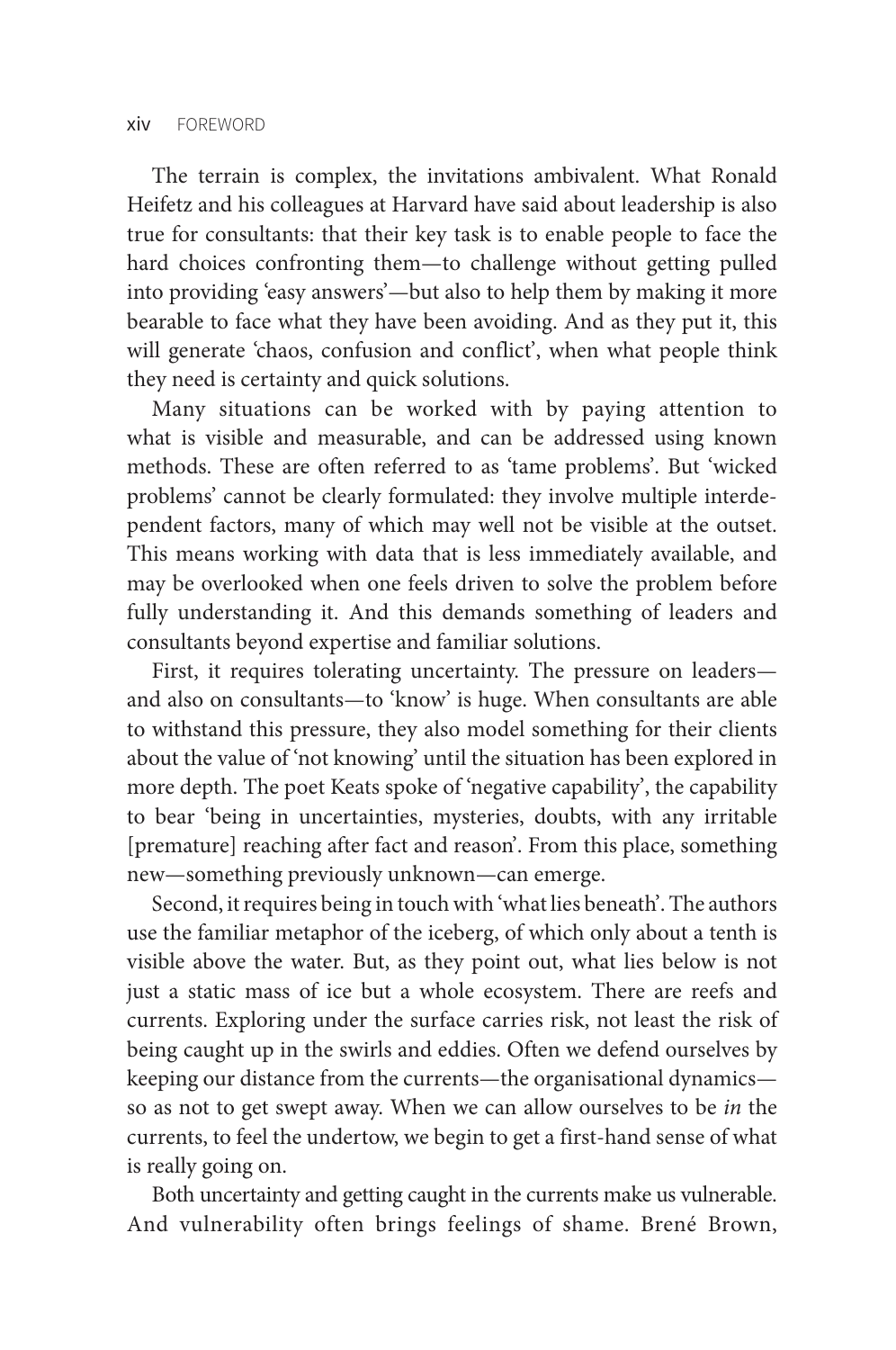American professor and author, speaks about 'the power of vulnerability' in what became one of the most watched TED talks of all time, with over 50 million views. This led to numerous invitations to speak to organisations, often with a request, please, not to talk about vulnerability or shame but rather about innovation and creativity. But, as she points out, it is precisely at those times when we dare to be vulnerable and to listen to our experiences of shame that we can become most creative.

The authors describe just such moments, when they find themselves buffeted by feelings of anger or confusion or an urge to blame. As experienced process consultants, they know that difficult feelings are often vital clues to what is going on, but that does not always make the feelings easy to bear. They are frank in acknowledging their feelings of embarrassment and shame when they get derailed and lose their way for a while. They also show how they use both consulting to themselves (in the section 'Consultant's reflections' in each chapter) and peer supervision to regain perspective.

A unique element of this book is the reporting of the actual peerto-peer conversations between the authors, where the consultant not directly involved in the case helps the other delve deeper into the dynamics they have got caught up in. The authors call these conversations 'peer supervision'. Supervision is usually a very private space where outsiders cannot see in, but in this book the reader gets an insider perspective on the process of losing and re-finding one's way.

Rather than supervision, which comes from the Latin *super* (above) and *videre* (see), I prefer the term 'extravision', which captures the key element: having someone outside the immediate situation to help one think. This can, of course, be a manager or coach, but it can be a peer or even someone who is junior to oneself. We each have our own way of making sense of situations. We also each have our blind spots, particularly when we are caught up by the undertow, or when our defences are triggered. Having someone alongside who will challenge without judging, and whose blind spots are different from our own, can be invaluable in getting out of the undertow and bringing new perspectives into view. Heifetz, using the metaphor of the ballroom, calls this 'getting on the balcony': you need to spend time on the dance floor to really feel the music, but you then need to get on the balcony